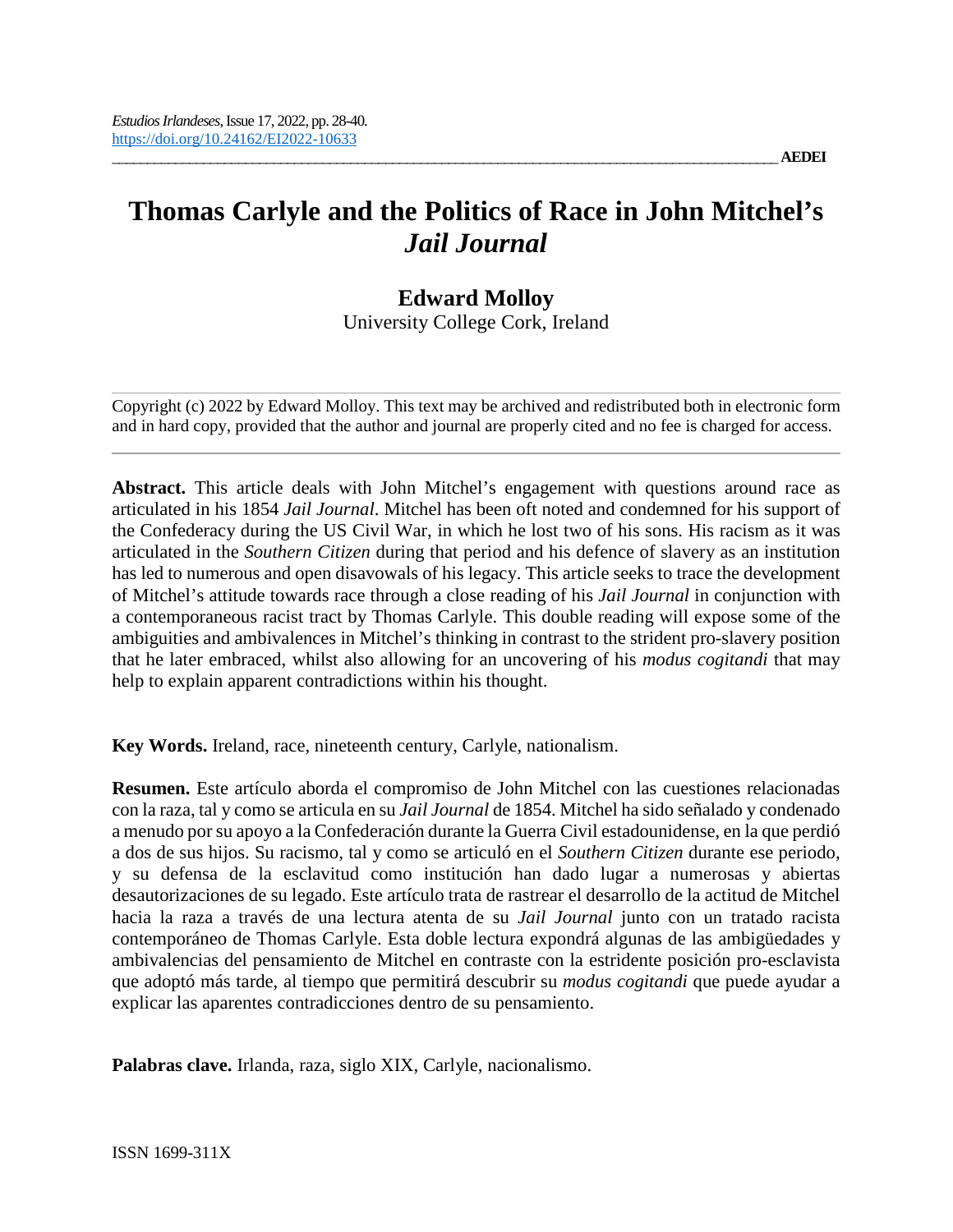# **Introduction**

l

John Mitchel was one of the most influential Irish nationalists of the nineteenth century. His virulent indictments of English rule in Ireland framed the arguments of generations of anti-colonial nationalists in favour of Irish independence.<sup>[1](#page-1-0)</sup> It was his analysis of the Great Famine of 1845-52 and his subsequent exile in on various prison ships and Van Diemen's Land (latterly Tasmania) before landing in the USA that helped to solidify his position as martyr and hero of the Irish struggle. The analysis of the Famine was most forcefully and systematically laid out in his *Jail Journal*. The *Jail Journal* was itself composed mainly on prison hulks before Mitchel came to rest in Van Diemen's Land. It was first published in article form in the New York *Citizen* in 1854, before being published in book form later that year (Flanagan 1970: 1). There is however little doubt that over the past number of years his reputation has been in decline amongst both the public and historians alike. However, it is remarkable that the criticism of Mitchel has traditionally been levelled on the basis of his supposed "Anglo-phobia" rather than (as has been the case in more recent times) due to his support for the Confederacy during the American Civil War. His pronouncements on slavery have been emphasised to the extent of obscuring the influence he had over the ideological development of Irish anti-colonial thought in the nineteenth and twentieth centuries. This has been done in such a way as to suggest that all Irish nationalism is secretly (or in Mitchel's case, not so secretly) racist at its core. This approach both simplifies and denies thorough analysis of the discursive terrain on which such (anti-colonial) articulations occur. Frantz Fanon (1963) showed how the discourse of the colonizer shapes the discursive and practical modes of resistance to empire in ways that inform and challenge anti-colonial struggle. This is crucial for understanding the contradictory position that Mitchel occupies when it comes to racial hierarchies, but also in his own conception of what it meant to be Irish in the mid-nineteenth century. As Joe Cleary has perceptively pointed out with specific reference to John Mitchel,

The extent to which *some* versions of anti-colonial nationalism (throughout the world and not just in Ireland, as some Irish revisionists seem fondly to imagine) assimilate and replicate elements of the racist and imperial mentalities they set out to oppose is a welldeveloped theme in postcolonial studies, and Irish nationalism in this and other respects shows the conventional limits of nationalism as an oppositional discourse. (Cleary 2006: 27)

Thus, the way in which such "mentalities" are replicated and modified in the process of that assimilation has a significant bearing on postcolonial engagements with major (and problematic) figures from anti-colonial struggles. By centring Mitchel's engagement with race through a close reading, this essay allows us to produce this form of insight without abandoning the ethical imperatives that such analysis requires. It will demonstrate that the ambiguous position of Mitchel and the Irish within global racial hierarchies produced by imperialism operated in an unsettling mode that both reinscribed and refused colonial taxonomies of race. Dissecting the function of race in Mitchel's writing will enable a clearer view of the foundational operation of racism within imperialist structures. This will be done by reading Mitchel in tandem with one of the most prominent and well-known racist propagandists for empire – Thomas Carlyle.

The reputation of Mitchel stands in stark contrast to that of his rival and leader of the Repeal Association Daniel O'Connell, whose trenchant opposition to the institution of slavery has had the

<span id="page-1-0"></span><sup>1</sup> See *inter alia*, Owen McGee (2005: 21–2), Kelly (2006: 70), Bew (2016: 92), Maume (1999: 161).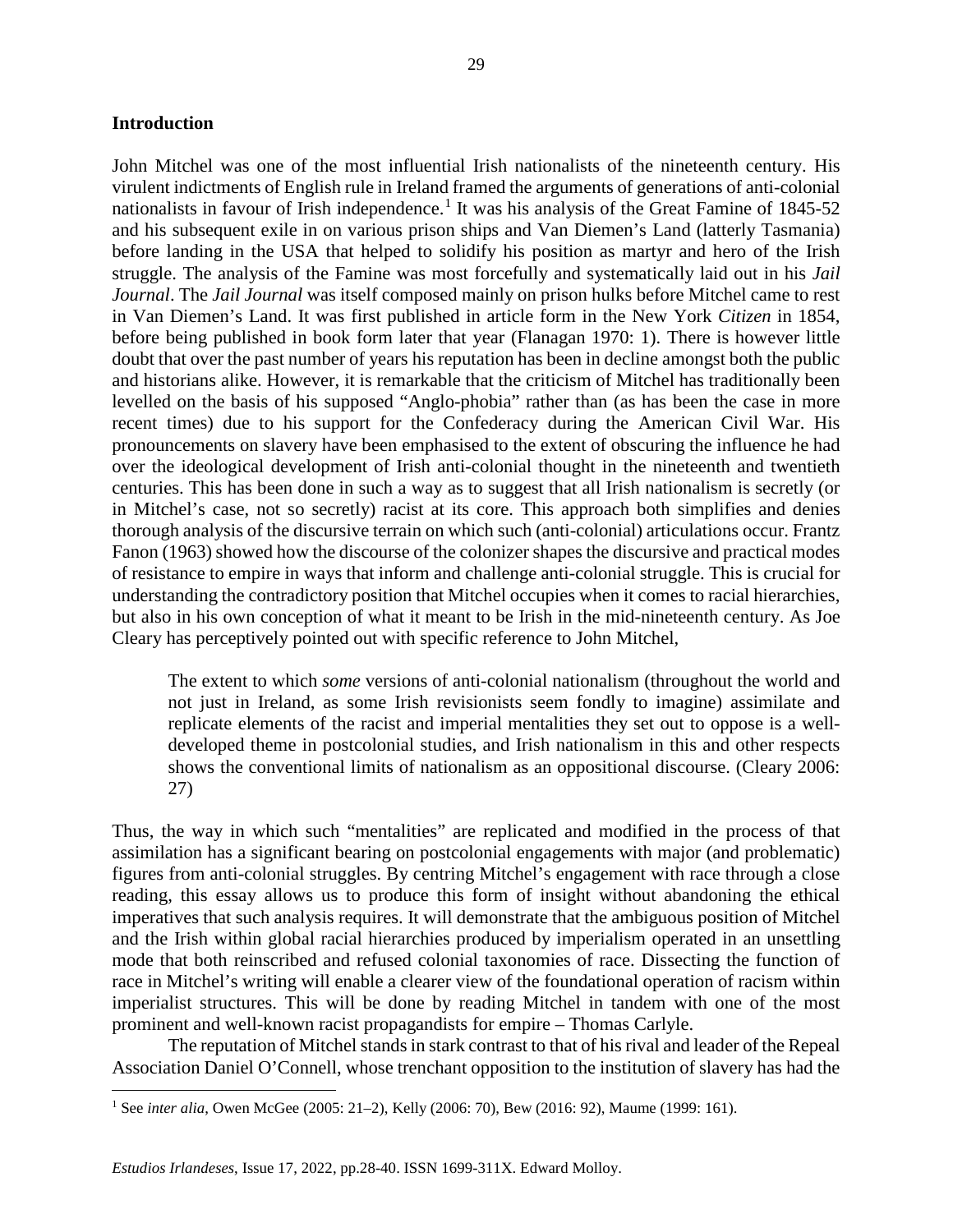effect of placing him on the right side of history. However, the contemporary opposition between these two ideologues of Irish independence was rooted not only in the contest over the (un)justifiability of slavery, but in a conflict between a brand of universalistic liberalism on the one hand and a nationalist particularism on the other. Indeed, leading historian of whiteness Theodore Allen has claimed that the Young Irelanders (and especially Mitchel) "were extremely white supremacist in their policies" ([1994] 2012: 324 fn. 10). Anti-racist scholar Noel Ignatiev has claimed that "Young Ireland adopted an ultra-American stance", singling out Mitchel for openly advocating slavery ([1995] 2009: 38). Thus, for Ignatiev at least, the challenge to O'Connell by Young Ireland led to a situation in which "instead of the Irish love of liberty warming America, the winds of republican slavery blew back to Ireland" ([1995] 2009: 38).

However, in a reading more sensitive to the underlying, as opposed to symptomatic, cause of the Young Ireland / O'Connell breach, Oliver MacDonagh has pointed out that,

The great bifurcation [in O'Connell's day] was between the universal, rational and atomistic strain which he represented, and the strain which emphasised the race rather than the person, the group rather than the individual, and instinct and emotion against reason… It is an oversimplification perhaps, but basically correct, to see the conflict between O'Connell and the more ardent element of Young Ireland as a conflict between these two forms of radicalism. (1992: 166)

Thus, in regard to the split between Young and Old Ireland (O'Connell's faction), the issue becomes the nature of the underlying world-view that sustained and reinscribed these ideological conflicts onto the terrain of race, and how the mutability or otherwise of such a positioning can and should be read into contemporary discursive modes.

Consequently, this article will draw on the persistent interaction between history and race in the discursive practice of the Young Ireland movement in which Mitchel was a leading actor. Mitchel's own prefacing of his personal story at the beginning of the *Jail Journal* by the history of the Irish nation embeds the articulation of subjectivity in historicity (Ryder 2007, 14-31). But that historical being of the nation is implicated in a racial characterisation of the constitution of the nation (Molloy 2022). The contradiction between the nation's racial constitution and its putative realisation in the *telos* of the state plays out in a violent stasis that renders both subjective and national self-actualisation impossible. Implicated in Mitchel's articulation of the nation are various themes that will be explored in this article. In parallel with Carlyle, Mitchel engages with the issue of race in articulating his vision of nationality. Bound up with this is a critique of political economy (the "cant" of the nineteenth century) and a hierarchisation of servitude. In Mitchel's attempt to map slavery, he exposes his own interstitial position with relation to racialized power relations.

# **Carlyle and Young Ireland**

l

The importance of Carlyle for the Young Ireland movement can be seen in the prolonged relationship between leading figures of the Young Ireland movement (including *Nation* proprietor Charles Gavan Duffy) from their first meeting at Carlyle's home in London in 1845.<sup>[2](#page-2-0)</sup> In a passage that hints at a certain continuity as well as practical rupture between Young Ireland and Carlyle, Duffy was to say that,

<span id="page-2-0"></span> $2$  For a perspective on the convergence of their views, see Morrow (2008).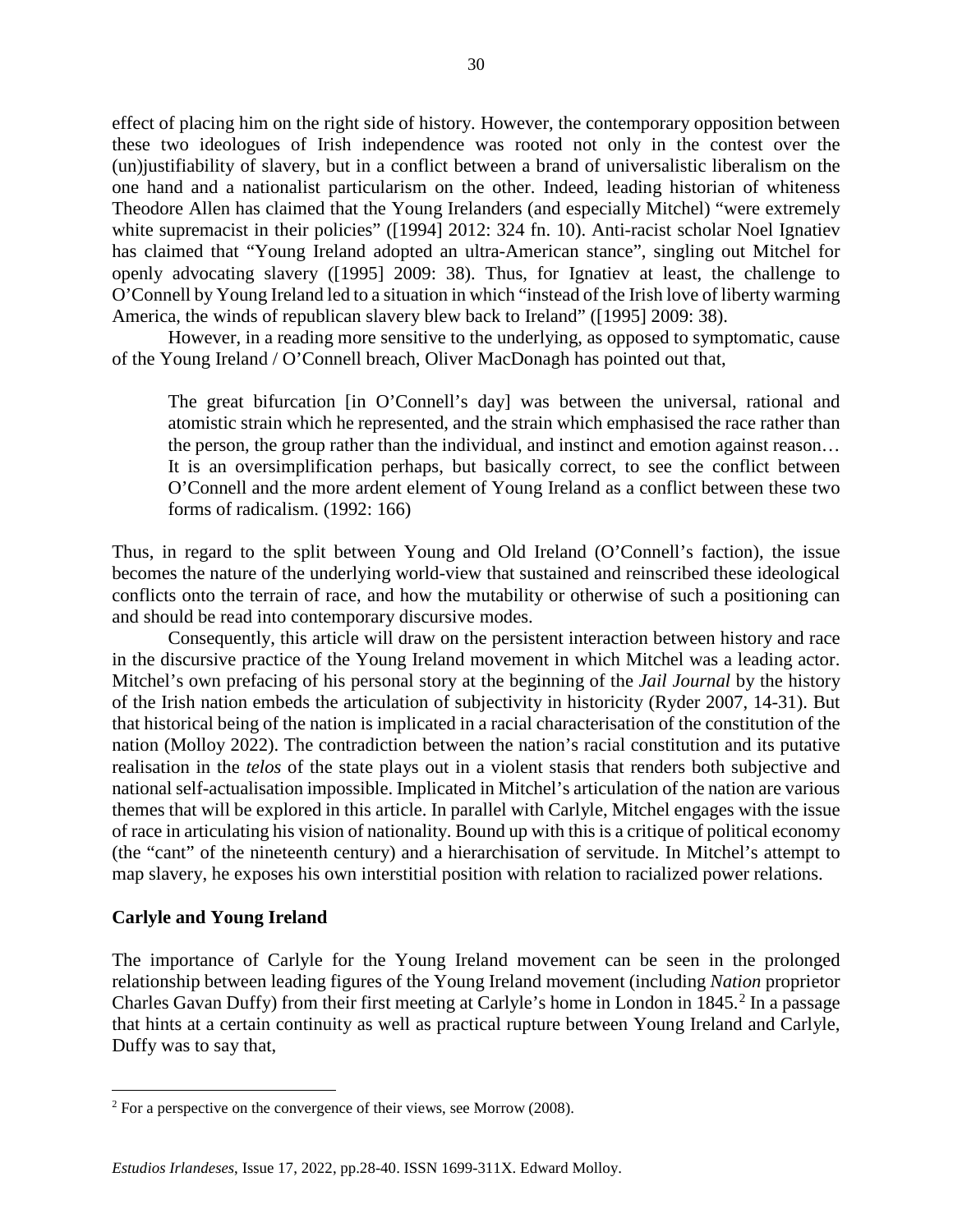They did not accept his opinions on almost any question, but his constant advocacy of veracity, integrity, and valour touched the most generous of their sympathies, and his theory that under the divine government of the world right and might are identical, as right infallibly became right in the end, was very welcome teaching to men struggling against enormous odds for what they believed to be intrinsic justice. (Duffy 1892: 4)

Mitchel himself can be seen to have developed a considerable admiration for the "hermit of Chelsea". Already in 1838, some seven years before his full embrace of a propagandist's existence, Mitchel wrote to his closest friend that

I spent two hours and a half regularly every morning in the college library reading Carlyle. The two remaining volumes [of Carlyle's *Revolution in France*] are, as I anticipated, even superior to the first. It is the profoundest book, and the most eloquent and fascinating history, that English literature ever produced. The only thing that comes near it in importance (not in philosophy, nor in wisdom, nor in fancy, nor in liberality, nor in magnificence of language – what a long parenthesis) is [Gibbon's] "Decline and Fall." Such men as Carlyle are the salt of the earth. (Dillon 1888: 37)

Mitchel's recognition of his own distance from the political thought of Carlyle can be clearly discerned in a review of Carlyle's *Oliver Cromwell's Life and Speeches; with elucidations*, which was published in the Young Ireland house journal *Nation* on 10 January 1846. In it, Mitchel hails Carlyle as, "The greatest writer, and profoundest philosopher, now living upon English soil, with eloquence, the like of which has not uttered itself in English speech since John Milton's time" and "our venerated and beloved preceptor – at whose feet we have long studied" (*Nation*, 10 January 1846: 202). Nevertheless, Mitchel highlights Carlyle's self-proclaimed ignorance of Irish history ("an indeterminate blackness, which the memory cannot willingly charge itself of!") to which he caustically replies, "Oh *noster* Thomas! -- If thou wouldst only read books" (*Nation*, 10 January 1846: 202). However, the ambivalence of Mitchel's attitude toward Carlyle is made even more clear at the close of the article at which point he opines,

Perhaps, the most remarkable thing about Carlyle's writings is their power of suggesting thoughts that the writer never contemplated; fructifying after a sort he never expected; so that amongst his most ardent admirers and constant students there are, probably, few who agree with his peculiar views. The seed he has sown sometimes grows up to be a very strange plant in his eyes. (*Nation*, 10 January 1846: 202)

And, in a moment of self-reflection, he continues, "The writer of these lines believes he never would have been, as he is, a determined Repealer and Irish Nationalist, but for his study of the same great writer. Yet Carlyle considers Repeal an insane dream, and Ireland (God forgive him!) a nation of very poor creatures" (*Nation*, 10 January 1846: 202). Thus, for Mitchel, it is not the content or conclusions of Carlyle's prose that command admiration, but its contrarian rhetoric and torrid analysis. The gap between Carlyle as stylist and critic of the age and the concrete opinions he promulgated is further highlighted by Duffy in his memoir of the Young Ireland movement: "Some of us had made the personal acquaintance of Thomas Carlyle, who taught us much he never designed to teach, but little or nothing of his special opinions, and was a constant subject of affectionate interest" (Duffy 1887: 31). Nor was the affection unrequited, for, in response to the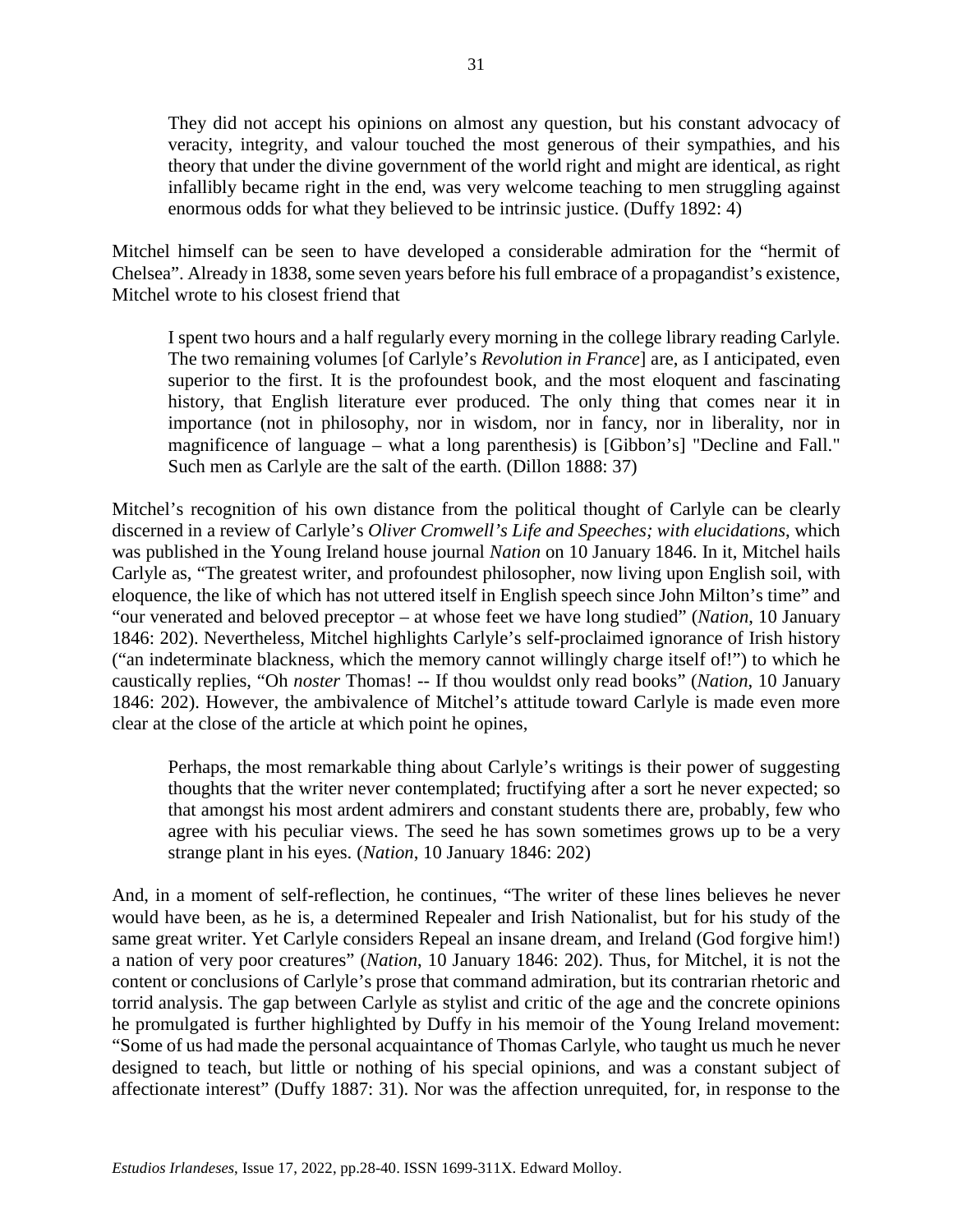review of *Cromwell*, Carlyle was pleased to be disabused of his assumption that it was penned by Duffy, thinking it commendable that there was somebody else in Ireland (Mitchel) as estimable as his friend (Duffy 1887:  $31-2$  $31-2$ ).<sup>3</sup>

Indeed, Carlyle was well disposed towards Mitchel's review in spite, or perhaps, as a consequence, of the criticism levelled at him. In their first meeting, at Carlyle's home in London in April 1846, Mitchel reported that he "scarcely agreed with him in any single thing he said the whole night and [I] told him my mind occasionally broadly enough. His views on Irish questions are strangely and wickedly unjust, and his notions of might and right generally are altogether atheistical" (Dillon 1888: 111). This trenchant ambivalence, tempered by a strong sense of mutual respect, facilitated a continued relationship between the two men. Several months later, Carlyle was to be seen dining at Mitchel's house in Newry. He reflected on how, "Mitchel's wife, especially his mother (Presbyterian parson's widow of the best type), his frugally elegant small house and table, pleased me much, as did the man himself – a fine elastic-spirited young fellow..." (Dillon 1888: 127). In a letter to Duffy, dated 1 March 1847, Carlyle further states, "Mitchel I consider to be a noble, chivalrous fellow, full of talent and manful temper of every kind. In fact, I love him very much…" (Duffy 1892: 27). However, on both occasions of such deeply felt praise, Carlyle slips into a monitory tone, being "grieved to see [him] rushing on destruction palpable by attack on windmills" and lamenting Mitchel's being "enveloped in […] poor delusions" (Duffy 1892: 27; Dillon 1888: 127). Thus, the evident ambivalence in Young Ireland's appreciation of Carlyle's prose, if not his policy, operated conversely too, with Carlyle sensing in the increasing radicalism of Mitchel as a course that could only lead to self- (and national) destruction. This mutuality of ambivalence becomes even more marked in Carlyle's and Mitchel's discussions on race as the one strains towards violent certainty in the reinscription of racial hierarchies and the other deploys a strident rhetoric that only serves to heighten the instability of Mitchel's own undecidable status, which, as we will see, is rooted in his nomadic subjectivity.

# **Mitchel and the hierarchy of servitude**

Mitchel states that he had never seen a slave until stopping at the Brazilian port of Pernambuco *en route* to Cape Town, some fifteenth months after his "transportation". He immediately qualifies this statement by saying he means a "merchantable slave, a slave of real money-value", as opposed to slaves "of no value", the "surplus slaves for export" he had seen in Ireland. In contrast to the Irish peasant,

These slaves in Brazil are fat and merry, obviously not overworked nor underfed, and it is a pleasure to see the lazy rogues lolling in their boats, sucking a piece of sugar-cane, and grinning and jabbering together, not knowing that there is such an atrocity as a *Palladium[4](#page-4-1)* in the whole world. (Mitchel [1854] n.d.: 150)

He then goes on to favourably compare the treatment of slaves by the Portuguese, French and Spanish to that of the "Anglo-Saxon" Americans and British, who always "add insolence" to the exercise of their power over the slaves. But fundamentally for Mitchel the issue comes back to Ireland or, put differently, to himself:

 $\overline{a}$ 

<span id="page-4-0"></span><sup>3</sup> See also Dillon (1888: 106).

<span id="page-4-1"></span><sup>4</sup> By 'Palladium', Mitchel is here referring to the suspension of *Habeas Corpus* and trial by jury, which were considered necessary to protect the British Constitution.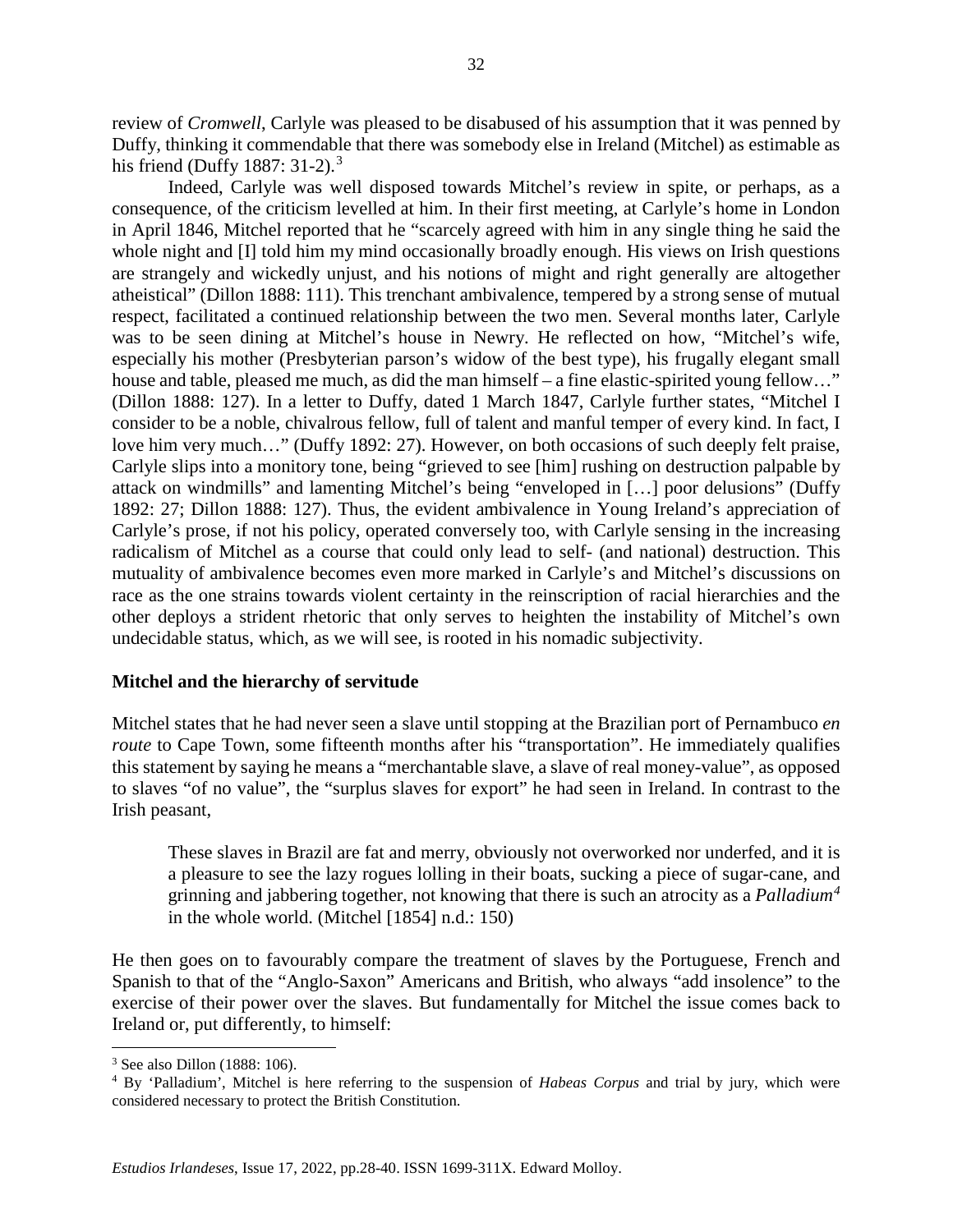Is it better, then, to be the slave of a merciful master and a just man, or to be serf to an Irish land-appropriator? God knoweth. I do not pretend that I altogether like the sight of these slaves. If I were a rich man I would prefer to have my wealth in any other kind of commodity or investment – except, of course, the credit funds. (Mitchel [1854] n.d.: 150- 1)

Slavery is here weighed up in its particular manifestation and compared unfavourably to two types of slavery controlled by Anglo-Saxons (that of the actually existing slavery in the USA and the wage slavery of industrial capitalism). Furthermore, in speaking of his own desire (and perhaps that of Ireland itself),<sup>[5](#page-5-0)</sup> Mitchel goes on to profess his distaste at even the sight of slavery. However, "credit funds" (and, by implication, the system reliant on them) are described not simply as an evil equalling slavery but one that indeed surpasses it. Thus, the hierarchy is established with the most debased system of credit funds at bottom, followed by "Anglo-Saxon" slavery, with the relatively benign Lusitanian system appearing as a more amenable alternative to either of the above. The credit system both in its abstract and concrete modes is described repeatedly in the *Jail Journal* as "blood-sucking" and antithetical to the real (i.e. human) production of value. The slave system is more human inasmuch as real beings are producing materials with little technological mediation but, as the following example shows, the southern European model supposedly allows life for the producers themselves. This is opposed to what, in Marxian terms, can be called the apparent dominance of dead labour in industrial capitalist production**. [6](#page-5-1)**

A further illustration of Mitchel's belief in the superiority of southern European slave institutions is provided some three weeks later, which explains the delay in the ship casting off for southern Africa. Mitchel has the "skipper" say, "'They don't choose to risk the loss of their slaves coming off in this weather – damn their eyes! Why, English or American boatmen would have finished the job long ago."' To which remark Mitchel silently reflects,

Indeed, the Brazilian people who come off to the ship take the impatience of these English coolly, and as a matter of course – they expect it always, and seem to regard headlong hurry as a national disease, pitying the sufferers, but taking good care not to be affected themselves. I do respect an indolent nation, a nation that will take its time, will take its holidays, and will not risk the loss of its slaves. Your English and Yankees go *too* much ahead – hardly give themselves time to sleep and eat, let alone praying – keep the social machinery working at too high a pressure (endangering the bursting of their boilers), and for ever out of breath – Do they call this *living*?. ((Mitchel [1854] n.d.: 154)

There are several classic Mitchelite tropes at work here. First is the notion of "national disease", which, as we have seen, Mitchel is sure has taken hold of the English genius. Indeed this is abundantly clear to all except the English themselves who are preoccupied with their own narcissistic fantasies, or, in Mitchel's word, "omphaloblepsy", which "is diagnostic of a very fatal disease – a thorough break up… of the Constitution" (Mitchel [1854] n.d.: 122). Given the descriptions of Pernambuco as essentially agrarian and a place where production is not mechanised,<sup>[7](#page-5-2)</sup> the reference to the "social machinery" is apparently somewhat misleading. But it is

 $\overline{a}$ 

<span id="page-5-0"></span><sup>5</sup> Although he does later (while in New York), wish for himself a slave plantation. See Dillon (1888).

<span id="page-5-1"></span> $6$  See Marx ([1864] 1954), especially chapter ten.

<span id="page-5-2"></span><sup>7</sup> E.g. Mitchel [1854] n.d.: 157.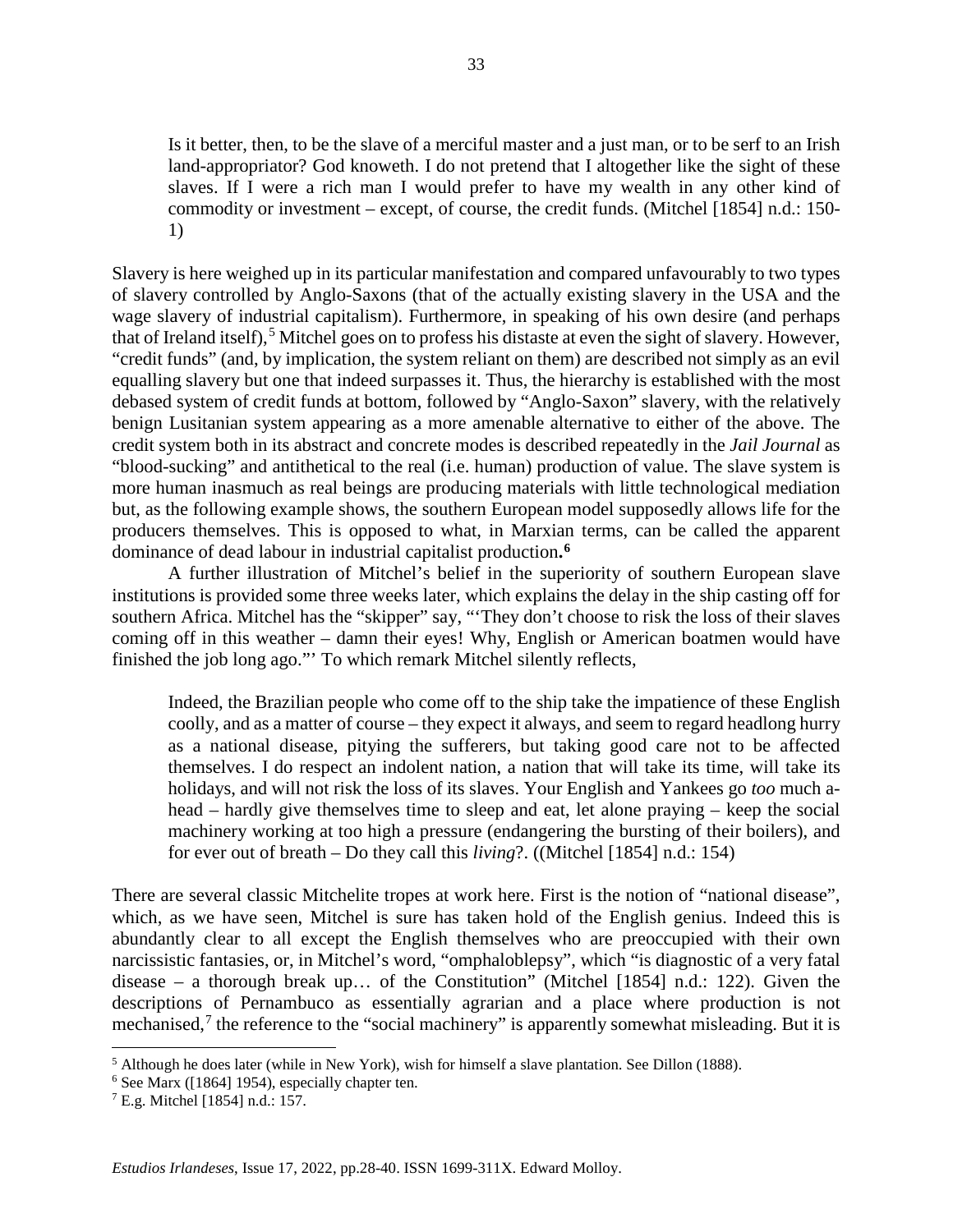clear that Mitchel is here making such an analogy with regard to the British and American systems of social organisation and production. The absence from the lives of those who exist in such societies of such basic necessities as eating and sleeping, as well as a fundamental expression of human spirituality (prayer), makes these societies an object of scorn. Indeed, Mitchel goes on to question whether such mechanised lives could be called lives at all. This of course is representative of Mitchel's distain for English ideas of superiority, either over nations or other eras, and there is a hint of contrariness when he declares his "respect" for "an indolent nation". To understand this more clearly it is necessary to look at the work of the man who greatly influenced the entire Young Ireland movement in spite of some radical divergence in their views.

# **Carlyle's "Occasional Discourse"**

 $\overline{a}$ 

Thomas Carlyle's infamous "Occasional Discourse on the Negro Question" was first published in *Frazer's Magazine for Town and Country* in 1849**.** It was subsequently re-published in 1853 with the more provocative title "Occasional Discourse on the Nigger Question." Although it is unclear, even highly improbable, that John Mitchel had access to this text, it is worth noting the similar rhetoric and style of argumentation. The "Occasional Discourse" begins, unlike Mitchel's *Jail Journal*, with an assertion of unsure providence, imputing the possible authorship of the article to one Dr. Phelim M'Quirk, who has now "absconded". It was written "seemingly above a year back" and was submitted to the magazine by M'Quirk's landlady "at a cheap market rate" (Carlyle 1849: 670), who apparently wished to recoup some of her losses following the disappearance of her former tenant. The doctrines therein espoused are suspected by the editors as being "in a minority of one" and argued "by logic and by grapeshot" (Carlyle 1[8](#page-6-0)49: 670).<sup>8</sup> The article itself takes the form of an address to those who propose an "Association of Associations, the UNIVERSAL ABOLITION-OF-PAIN-ASSOCIATION", which seems to be a reference to the utilitarian impulse that was gaining currency at the time. This may also refer to Daniel O'Connell's attempt to link repeal of the Union to the emancipation of slaves in the USA. On the treatment of the slaves, indeed their happiness, Carlyle states that, "the negroes are all very happy and doing well…[s]itting yonder, with their beautiful muzzles up to the ears in pumpkins, imbibing sweet pulps and juices…" (Carlyle 1849: 670-671). This passage can be seen to partake in the same process of racial objectification that Mitchel employs in the passage above (Mitchel [1854] n.d.: 150). Their views begin to diverge however when it comes to the question of labour. Carlyle deplores the (supposed) fact that "a black man, by working half an hour a day (such is the calculation), can supply himself, by aid of sun and soil, with as much pumpkin as will suffice…" (Carlyle 1849: 672). Whereas for Mitchel,

Long life, then, to the subjects of the emperor [of Brazil],  $-$  seeing they insist upon living all their lives: long and easy: *long may they reap without need of sowing*: - may the forest yield them store of plantain and spontaneous cassava-bread – may their sugar canes drop abundant sweetness, and boundless prairies rear them countless herds! – So shall holidays abound, and the Virgin and all saints be duly honoured. (Mitchel [1854] n.d.: 154)

<span id="page-6-0"></span><sup>8</sup> Interestingly, Carlyle also accuses Mitchel's opinions in 1847 of 'leading direct to revolt and grapeshot' and Mitchel did indeed 'disappear' more than a year previously (Duffy 1892: 27). In addition to this Mitchel's brother had written to Carlyle seeking his aid in both pecuniary terms and influence.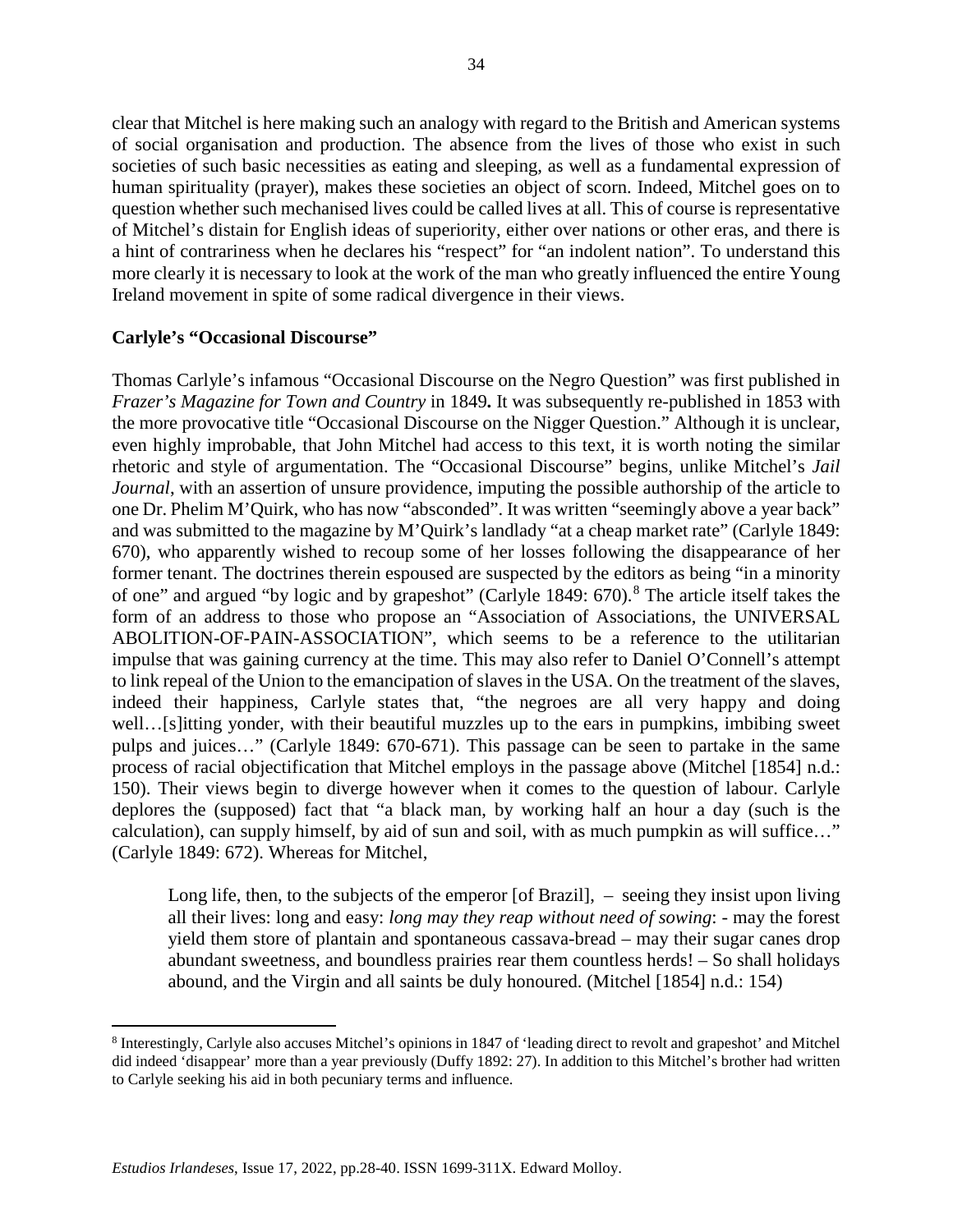In spite of Mitchel's not infrequent praise of "honest labour",[9](#page-7-0) his attitude clearly differs from that of Carlyle in relation to the desirable mode of existence in the western hemisphere. This is coupled with a reference to Catholicity of the inhabitants, which indicates a great rift between them and the Protestant Anglo-Saxons. There is, however, a common thread that links the two, *viz*. a critique of the "cash nexus" theorised by the "dismal science" of political economy (Carlyle 1849: 672)**. [10](#page-7-1)**

This critique can be seen to play out in the ambiguities and ambivalences that characterise their respective opinions on the relationship of the condition of the Irish peasant to that of the African slave. For Mitchel (as we have seen (Mitchel [1854] n.d.: 150)) there exists an uncertainty as to whether it would be better to live the life of an Irish peasant or a Brazilian slave. Carlyle, on the other hand, takes this comparison even further by suggesting that were emancipation to be completed it would lead to "a black Ireland – "free," indeed, but an Ireland, and black! The world may yet see prodigies, and reality be stranger than a nightmare dream" (Carlyle 1849: 672). In short, Ireland was the example to be avoided. The black population had to be compelled to work, lest they would become reliant on a single crop (such as the potato) and reach the level of destitution to which the Irish had fallen once that crop was wiped out. This meant regulation of the population as well as the economy (Carlyle 1849: 672)**.** Carlyle's critique is essentially levelled at the untrammelled domination by the laws of supply and demand, promulgated by those same abolitionists who campaigned against slavery.[11](#page-7-2) Mitchel too is dismissive of the so-called philanthropy of British industrialists, arguing that the illegalisation of the slave trade had merely served as an excuse to cut off supply of labour to non-British colonies whilst at the same time allowing the British to search any vessel they wished under the excuse of uncovering illicit slave trading:

They have just two motives in it : one is to cut off the supply of labour from the sugar-growers of Brazil and Cuba, or make it so dear to them that they cannot compete with the planters of Jamaica and Barbadoes [sic]; and the other is to maintain British "naval supremacy" and the piratical claim of a right to search ships, and accustom the eyes of all who sail the seas to the sight of the English flag domineering over everything it meets, like a bully, as it is. (Mitchel, n.d. [1854]: 155)

# **Nomadism and Empire**

The rise of the contract, as opposed to the organic ties to regulate relations between rulers and ruled, are played out by Carlyle through a rehearsal of (contractarian) Lockean and (organicist) Burkean conceptions of sociality and economy.

You are not "slaves" now; nor do I wish if it can be avoided, to see you slaves again; but decidedly you will have to be servants to those that are born *wiser* than you, that are born lords of you – servants to the whites, if they *are* (as what mortal can doubt they are?) born wiser than you. That you may depend on it, my obscure black friends, is and always was the law of the world, for you and all men […] Heaven's laws are not repealable by earth, however earth may try and it has been trying hard, in some directions of late! [...] And if "slave" mean essentially "servant hired for life," or by a contract of long continuance, and

 $\overline{a}$ 

<span id="page-7-0"></span> $9$  E.g. JJ: 79.

<span id="page-7-1"></span><sup>10</sup> See also Lloyd (2011: 19-48).

<span id="page-7-2"></span><sup>&</sup>lt;sup>11</sup> For more on the influence of Carlyle's critique of *laissez-faire* capitalism on Mitchel, see Huggins (2012).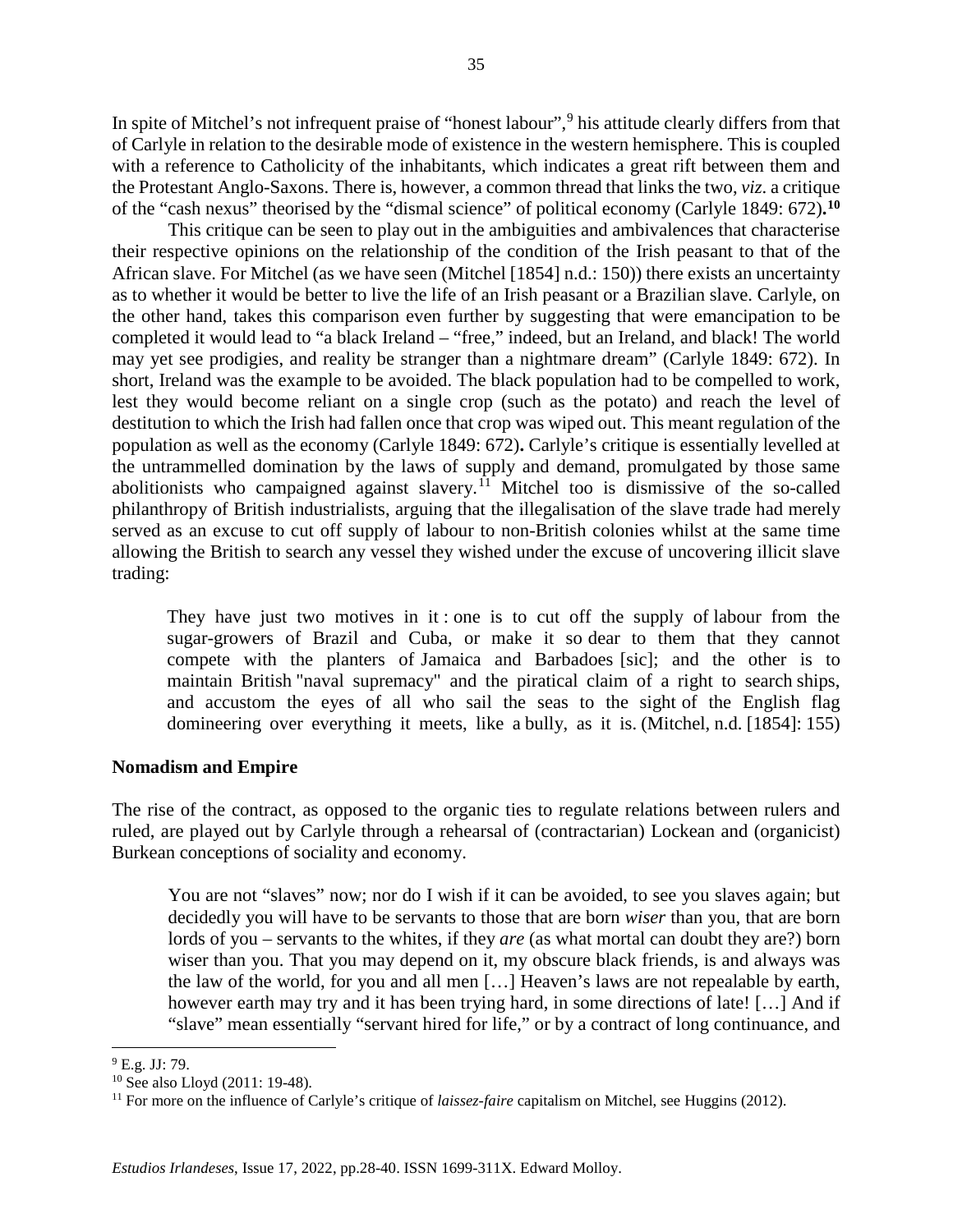not easily dissoluble – I ask, Whether in all human beings, the "contract of long continuance" is not precisely the contract to be desired, were the right terms once found for it? Servant hired for life, were the right terms once found, which I do not pretend they are, seems to me much preferable to servants hired for the month, or by contract dissoluble in a day. An ill-situated servant, that; – servant grown to be *nomadic*; between whom and his master a good relation *cannot* easily spring up. (Carlyle 1849: 676-7)

Here Carlyle is expounding on some typical racist themes concerning the supposed "naturalness" of slavery due to characteristics derived from epidermal schemata and the divine providence of such hierarchies. The bourgeois contract that was supposed to be the liberal basis for society is here rejected in favour of an openly hierarchical relationship based on rootedness and affective ties. The nomadism which uproots and destabilises societal bonds is epitomised not only by the African slave in the West Indies but also the Irish immigrant in Britain. Both have the capacity to disturb the illusion of homogeneity and social harmony so craved in a time of flux and rapid social change. This production of nomads is also however a direct result of the dismal science itself and the universalisation of the market system that Carlyle so much abhors. This same nomadism is explored further in Carlyle's work on Chartism in which he devotes a chapter to "The Finest Peasantry in the World" (Carlyle 1840)**.** There, the immigrant Irish are made to be literally infective of the English social body: "We have quarantines against pestilence; but there is no pestilence like that; and against it what quarantine is possible" (Carlyle 1840: 29).<sup>[12](#page-8-0)</sup>

In his *Jail Journal*, John Mitchel can be seen to figure as the Carlylean nomad *par excellence*. Driven from Ireland he is shunted around the world: unable to breathe in Bermuda, driven off course to Brazil, rejected from the Cape, on to Van Diemen's Land, before finally arriving in America. Throughout his maritime captivity he is under constant surveillance, officers are forbidden to speak with him on pain of court martial, and he is separated from the other convicts lest mutiny arise. He is the infected body that threatens the social order, and one who refuses a life-long contract with servitude. This positioning of Mitchel is a complex one as he both consciously partakes in similar discourses of eternal laws as well as criticism of *laissez-faire* capitalism, and yet he is a product of that same system. Mitchel sees his position in the world as contiguous with the subjection of Ireland to English laws and political economy. Unlike Carlyle, Mitchel is (literally) a prisoner of the system which he attempts to overcome through political action and the literal/literary pursuit of national selfhood. Whereas Carlyle knows that the force of empire lends credence to his doctrine, Mitchel relies simply on the rhetorical force borrowed from Carlyle to create a discourse of truth that has as yet an unrealised material basis (Morash 1995: 207-18). As Charles Gavan Duffy stated upon meeting Carlyle for the first time, "his theory that under the divine government of the world right and might are identical, as right infallibly became might in the end, was very welcome teaching to men struggling against enormous odds for what they believed to be intrinsic justice" (Duffy 1892: 4). The difference being, of course, that Carlyle believed British power to be a product of its righteousness, and Young Ireland believed that the righteousness of their cause would put an end to British power. Yet the same framework is employed to reach these radically different ends.

l

<span id="page-8-0"></span> $12$  See also Swift (2001); Mackenzie (1997)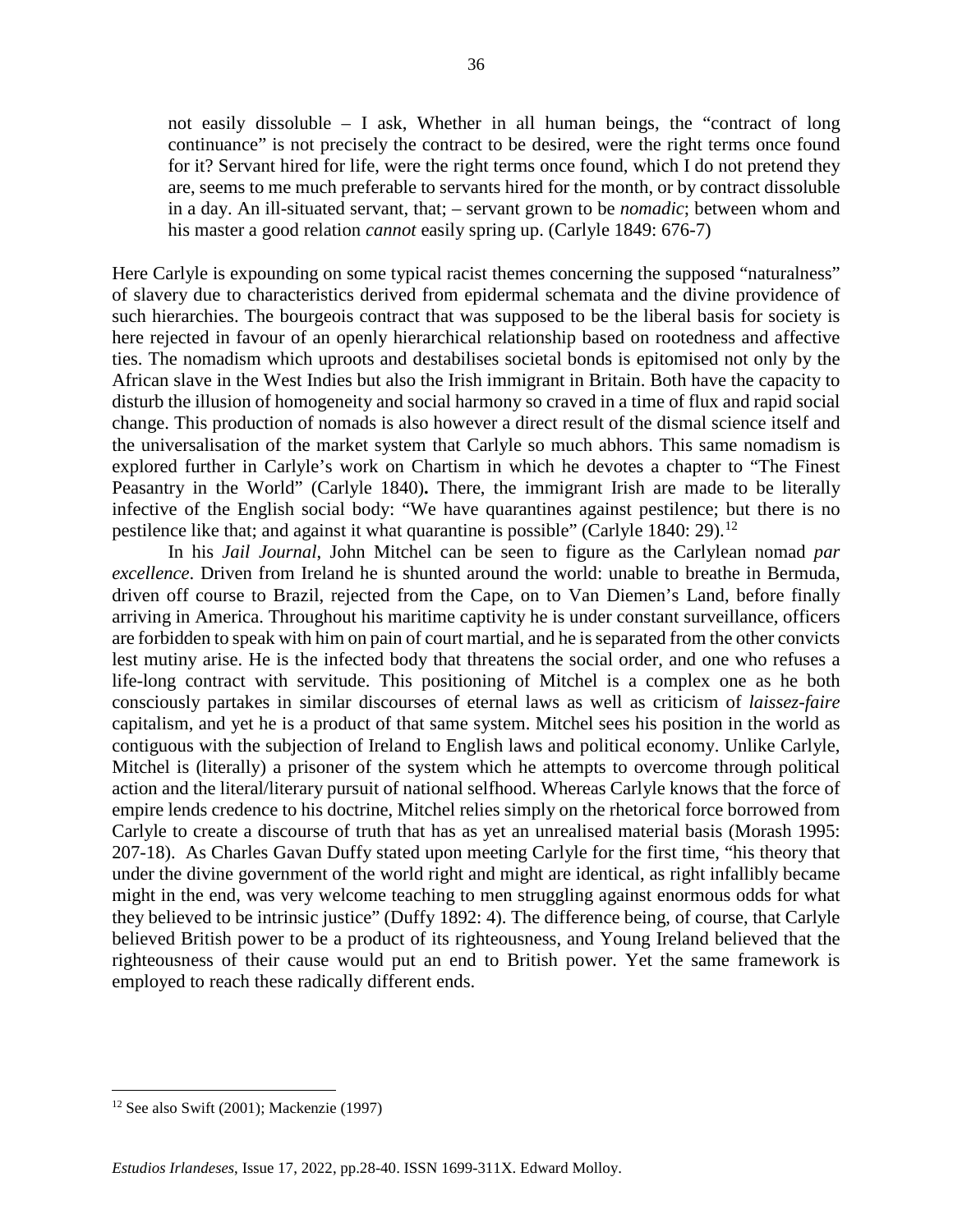# **Fitness for Freedom**

This can also be seen in the contrasting positions of Mitchel and Carlyle with regard to the possibility of independence for the former slaves. In spite of Carlyle's enthusiasm for the brutal suppression of the Morant Bay rebellion in Jamaica in the 1860s and his pro-imperialist position more generally, he did not nevertheless entertain illusions of the eternity of colonial rule:

Up to this time it is the Saxon British mainly; they hitherto have cultivated with some manfulness; and when a manfuller class of cultivators, stronger, worthier to have such land, abler to bring fruit from it, shall make their appearance, they, doubt it not, by fortune of war, and other confused negotiation and vicissitude, will be declared by Nature and Fact to be the worthier, and will become proprietors, perhaps, also, only for a time. That is the law, I take it, ultimate, supreme, for all lands, in all countries under this sky. (Carlyle 1849: 674)

The same sentiment is echoed by Mitchel, who, upon hearing of revolutionary uprisings in Brazil by slaves and former slaves, stated, "I see no great harm in this: the moment the black and brown people are able, they will have a clear right to exchange positions with the Portuguese race; – but perhaps, not till then" (Mitchel [1854] n.d.: 154-5). The obvious caveat in this rendering of his opinion is "*the moment"* they are able. This is important, as Carlyle clearly did not consider anybody "manfuller" than the British. Mitchel's position forces him to address the possibility, if not the necessity of this being the case, especially regarding Ireland. But there is a lingering doubt, one that seems to hinge on the "perhaps", which is also echoed in Carlyle's text. It is the deferred realisation of this potential freedom that is the issue. Deferred until it is clear they are able to govern themselves. But clear to whom? To themselves or their masters? Mitchel's ambiguity is rooted in an inability to judge precisely where Ireland is politically. He has been in exile for almost a year and a half with scant correspondence from home. His ambiguity in relation to Brazil still partakes in the "eternal law" of the rise and fall of nations, but it also shows his anxiety that the Irish might not be free until it is *clear* that they are able to rule themselves. This sentiment is further reinforced by his absolute insistence that,

[i]t is nothing but a pitiful excuse for desertion of the cause to cry out now, "These people do not wish for freedom, are not worthy of freedom; they would not rise at Ballinagarry [sic]." I affirm that my countrymen are not cowards, and do not love their chains; and, I do hope, captive and exile as I am, to see some day an opportunity given them to prove the same [...] But the history of Ireland is not over yet. (Mitchel [1854] n.d.: 144-5)

So, in a sense, the Irish still need to prove that they are able for freedom, that they do not love their chains; Mitchel's detached ambivalence with regard to Brazil vanishes when it comes to Ireland. For the Brazilians proof is necessary that they are ready for freedom, whereas for the Irish, "Defeat is not necessarily wrong" (Mitchel [1854] n.d.: 20). This can in part to be put down to the fact that Mitchel refused to ask permission to go ashore and so could not engage with any of the inhabitants there; but that refusal itself is indicative not simply of his relationship to the British authorities, but also of his interstitial position with regard to social and racial hierarchies.

Turing back to the problem of the Irish situation in relation to Mitchel's hierarchy of slavery as highlighted above, we can see by reading Carlyle in parallel with Mitchel that the Irish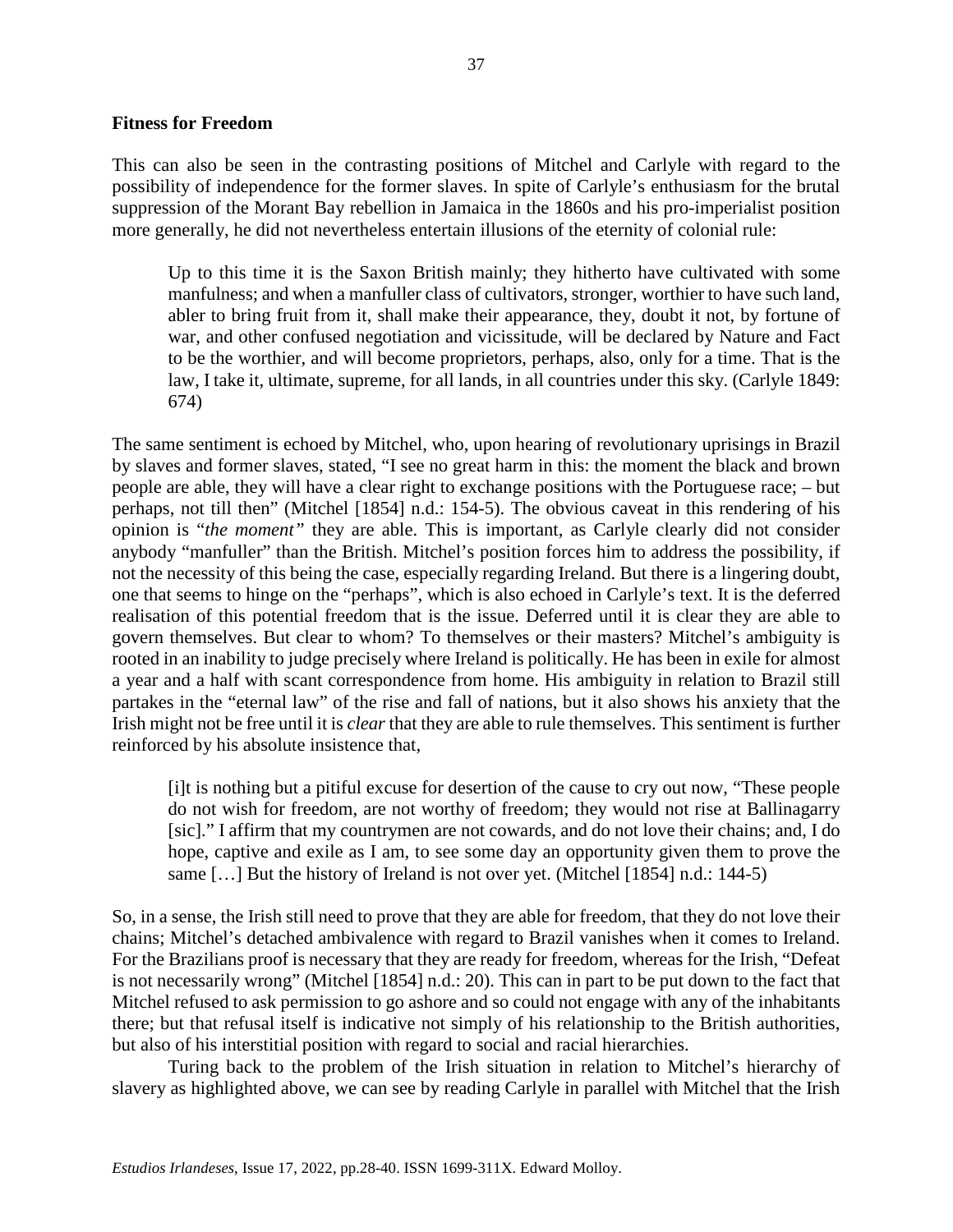condition is both worse and it is better. The Irish, according to Carlyle were free but nevertheless had "sunk from decent manhood to squalid apehood" (Carlyle 1840: 28). This "apehood" of the Irish has been attained in the context of purely formal freedom, "its act-of-parliament 'freedom'" (Carlyle 1849: 672), and brings to mind the opposition between formal and actual freedom that Marx developed in his *Critique of Hegel's Philosophy of Right* in the 1840s ([1843] 1992)**.**  Mitchel's retreat from the O'Connellite liberalism of the early 1840s is rooted in his analysis of the economic and political governance of Ireland by the British. The clearing of the land in accordance with the doctrines of political economy (Nally 2008: 714-41), coupled with the suspension of *habeas corpus*, packed juries, etc. led him to conclude that no constitution existed in Ireland, and none would long exist in England. So, for him, there was an intrinsic link between the political and the economic; Mitchel, unlike Carlyle (or Marx), could not criticise the purely formal freedom of liberalism because, for him, such formal freedom simply did not exist in the Irish context. Two effects can be discerned in Mitchel's thinking from this development. First, the belief that political and economic matters were inextricably bound together; and second, that notions of liberal citizenship were still to be prized. Thus, he is able to identify (often somewhat bluntly) the economic impulse behind British imperial expansion, as well as remain relatively resistant to more thoroughgoing critiques of capitalist (or mercantilist) production more generally. In spite of his (essentially liberal) sympathy with what Thomas Davis called "Conservative Republicanism", Mitchel nevertheless remained hostile to attempts to universalise such political concepts.

# **Conclusion**

Mitchel's view of the Irish situation both reinforces and undermines his hierarchy of servitude. The racial aspect is, for Mitchel, incidental to the social, economic and political structure of a certain society in a given moment. That the Irish are indeed racialized subjects is beyond doubt: both in *The Nation* newspaper and throughout the *Jail Journal*, the Irish are presented as having essential characteristics that are different from the English but partake in more generally Celtic stereotypes. The hierarchy Mitchel outlines, however, concerns not simply the existence of races and their place in a socio-economic structure but concerns more widely their relationship to freedom. Liberty and the capacity for liberty structure the discursive establishment of racial hierarchy. The position of the Irish therefore signifies both slavery as an evil perpetuated by political and economic structures but also the possibility (even necessity) of the transformation of those same structures. Thus, Ireland figures as a confirmation of the existence of racial hierarchy but also of the possibility of the overcoming of that same hierarchy and, with it, the destabilisation of racial categories themselves. This is due to the belief that a form of political or economic social organisation that rests on the racial characteristics imputed to a section (or all) of a given population determine that society's structure. Through the partial exclusion of Ireland from the hierarchy of servitude Mitchel both confirms and denies the immutability of race. The interpellation of the Irish into a political and economic system that is economically reliant on what Mitchel saw as the worst form of servitude (the rules of political economy), coupled with the attribution of distinctive racial characteristics to them, forms the basis of Mitchel's analysis.

If he adhered to a strictly essentialised conception of race, Mitchel could not allow for the possibility of freedom and independence for "the black and brown people" of Brazil. To be a slave implies *ipso facto* inferiority to the slave master. That the Irish are technically not slaves (due to their status as part of the United Kingdom), yet are named as such repeatedly by Mitchel, feeds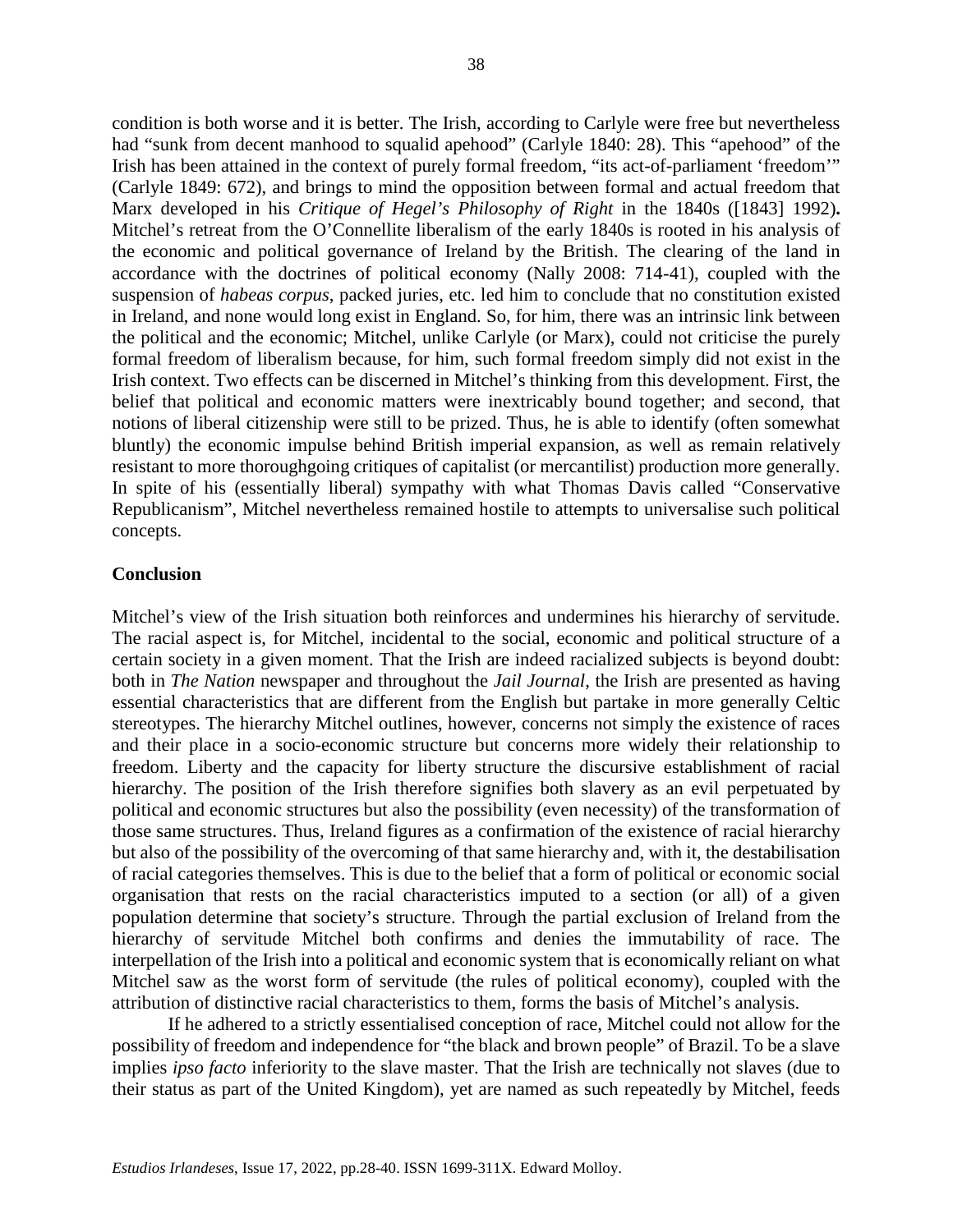into the notion of an irremediable otherness. This is the Aristotelian logic of "reciprocal exclusivity", as pointed out by Frantz Fanon (1963: 39). Two contrary outcomes can be traced by following this logic. The first is the realisation of a radical democratic nationalism, the "red republicanism" that Mitchel eventually (but always ambivalently) endorses. The nation plays a central role in this precise articulation as it undergirds the body politic itself and is the substratum of the very possibility of a politics of liberty. And, building on a monadology of nationhood, it creates the possibility of infinite difference within the nation; this difference can be described, following Benedict Anderson (1998), as the unbounded seriality of universality through the concept of nationality. This nationalistic underpinning however dovetails into the second possibility, the possibility that is the focus of Fanon's critique of the emergent nation-states in the mid-twentieth century. For, according to Fanon, there is a risk that the revolutionary anti-colonial movements will accept the logic of their oppressors, viz. the Aristotelian logic of exclusivity. This can lead to the oppressed becoming the oppressor, the inversion of content at the expense of a change in form; the unfree become free, yet slavery persists. Thus, the critique of the universal rule of capital becomes a critique of universality itself, leading Mitchel to retreat into a bounded particularism; he did, after all, refuse even to leave the boat whilst docked at Pernambuco.

# **Works Cited**

- Allen, Theodore [1994] (2012). *The Invention of the White Race Volume One: Racial Oppression and Social Control*. London: Verso.
- Anderson, Benedict (1998). *The Spectre of Comparisons: Nationalism, Southeast Asia, and the World*. London: Verso.
- Bew, Paul (2007). *The Politics of Enmity 1789–2006*. Oxford: Oxford University Press.
- Carlyle, Thomas (1840). *Chartism*. London: James Fraser.
- \_\_\_\_\_ (1849). "Occasional Discourse on the Negro Question." *Frazer's Magazine of Town and Country* XL (CCLX), December: 670-678.
- Cleary, Joe (2007). *Outrageous Fortune: Capital and Culture in Modern Ireland*. Dublin: Field Day Publications.
- Dillon, William (1888). *Life of John Mitchel*. London: Keegan Paul, Trench & Co.
- Duffy, Charles Gavan (1892). *Conversations with Carlyle*. London: Sampson Low, Marston and Co.
	- \_\_\_\_\_ (1887). *Four Years of Irish History*. Dublin: M.H Gill and Sons.
- Fanon, Frantz (1963). *Wretched of the Earth*. Translated by C. Farrington. London: Grove Press.
- Flanagan, Thomas (1970). "Rebellion and Style: John Mitchel's *Jail Journal*." *Irish University Review* 1 (1), Autumn: 1-29.
- Huggins, Michael (2012). "A Strange Case of Hero-Worship: John Mitchel and Thomas Carlyle." *Studi Irlandesi: A Journal of Irish Studies* 2: 329-352.
- Ignatiev, Noel [1995] (2009). *How the Irish Became White*. London: Routledge.
- Kelly, Matthew (2006). *The Fenian Ideal and Irish Nationalism, 1882–1916*. Woodbridge: Boydell Press.
- Lloyd, David (2011). "Irish Hunger: The Political Economy of the Potato" in *Irish Culture and Colonial Modernity. 1800-2000: The Transformation of Oral Space*. New York: Cambridge University Press. 19-48.
- MacDonagh, Oliver (1992). *States of Mind: Two Centuries of Anglo-Irish Conflict, 1780-1980.*  London: Pimlico.